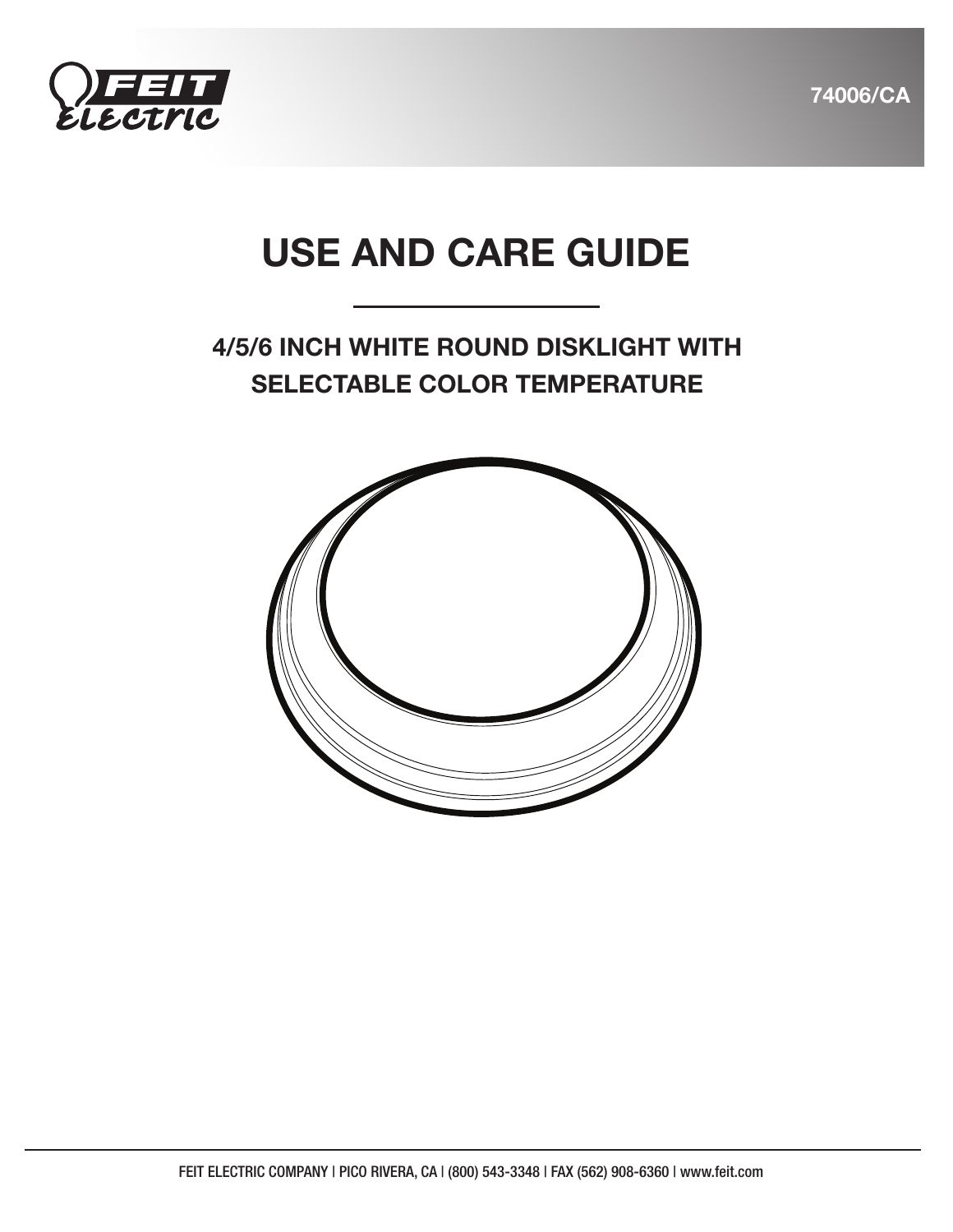## Table of Contents

# Safety Information

#### For your safety, always remember to:

- $\Box$  Turn off the power supply at the fuse or circuit breaker box before you install the fixture.
- $\Box$  Ground the fixture to avoid potential electric shocks and to ensure reliable starting.
- $\Box$  Double-check all connections to be sure they are tight and correct.
- $\Box$  Wear rubber soled shoes and work on a sturdy wooden ladder.
- $\Box$  Account for small parts and destroy packing material, as these may be hazardous to children.

This fixture is designed for use in a circuit protected by a fuse or circuit breaker. It is also designed to be installed in accordance with local electrical codes. If you are unsure about your wiring, consult a qualified electrician or local electrical inspector, and check your local electrical code.

#### **FCC STATEMENT**

This device complies with part 15 of the FCC Rules. Operation is subject to the following two conditions:

(1) This device may not cause harmful interference, and (2) this device must accept any interference received, including interference that may cause undesired operation. Note: This equipment has been tested and found to comply with the limits for a Class B digital device, pursuant to part 15 of the FCC Rules. These limits are designed to provide reasonable protection against harmful interference in a residential installation. This equipment generates, uses and can radiate radio frequency energy and, if not installed and used in accordance with the instructions, may cause harmful interference to radio communications. However, there is no guarantee that interference will not occur in a particular installation. If this equipment does cause harmful interference to radio or television reception, which can be determined by turning the equipment off and on, the user is encouraged to try to correct the interference by one or more of the following measures: Reorient or relocate the receiving antenna. Increase the separation between the equipment and receiver. Connect the equipment into an outlet on a circuit different from that to which the receiver is connected. Consult the dealer or an experienced radio/ TV technician for help.

# Warranty

WARNING: RISK OF SHOCK. House electric current can cause painful shock or serious injury unless handled properly.



CAUTION: Turn off the main power at the circuit breaker before installing the fixture, in order to prevent possible shock.

NOTICE: All electrical connections must be in accordance with local and National Electrical Code (N.E.C.) standards. If you are unfamiliar with proper electrical wiring connections obtain the services of a qualified electrician.

Remove the fixture and the mounting package from the box and make sure that no parts are missing by referencing the illustrations on the installation instructions.

WARNING: Risk of fire. Use only on 120 volt 60Hz circuits. Suitable for damp locations. Before installing your lighting fixture, thoroughly review enclosed installation manual. If you do not have sufficient electrical wiring experience, please refer to a do-it-yourself wiring handbook or have your fixture installed by a qualified licensed electrician. All electrical connections must be in accordance with Local and National Electrical Code (NEC) Standards. Reliable operating temperature is 0˚F –120˚F. If flickering occurs in low level dimming, increase light level. Compatible with most dimmers including Leviton 6681-IW, Lutron S-600P and Lutron DVCL-153. Dimmable to 10% with most dimmers.

This product is warranted to be free from defects in workmanship and materials for up to 5 years from date of purchase. If it fails to do so, please contact Feit Electric at info@feit.com or call 1-866 326-BULB (2852) for instructions on replacement. Do not return the product to the store.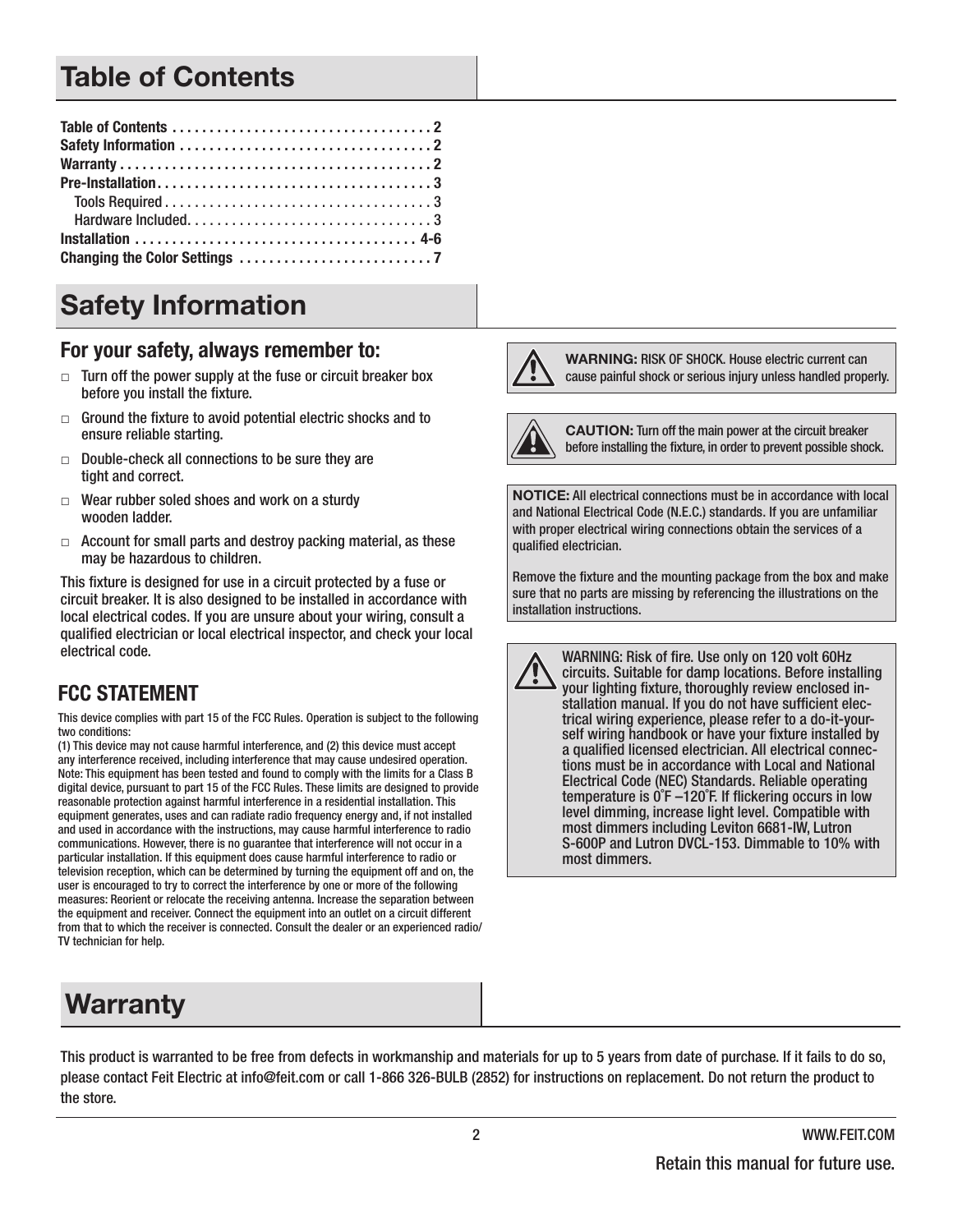# Pre-Installation

#### **TOOLS REQUIRED**



Phillips screwdriver

#### **HARDWARE INCLUDED**



| Part      | <b>Description</b>                 | <b>Quantity</b> |
|-----------|------------------------------------|-----------------|
| AA        | <b>Fixture</b>                     |                 |
| <b>BB</b> | <b>Mounting bracket</b>            |                 |
| cc        | 4 in. mounting clip spring         | $\overline{2}$  |
| DD        | 5 & 6 in. torsion springs          | 2               |
| EE.       | E26 adapter with male connector    |                 |
| FF.       | Stripped wires with male connector |                 |
| GG        | <b>Ground wire</b>                 |                 |
| HН        | <b>Mounting bracket screws</b>     | $\overline{2}$  |
| Ш         | 5 & 6 in. torsion spring screws    | 2               |
| JJ        | 4 in. mounting clip screws         | 4               |
| KK        | <b>Ground wire screw</b>           |                 |
| LL        | Wire nuts                          | 3               |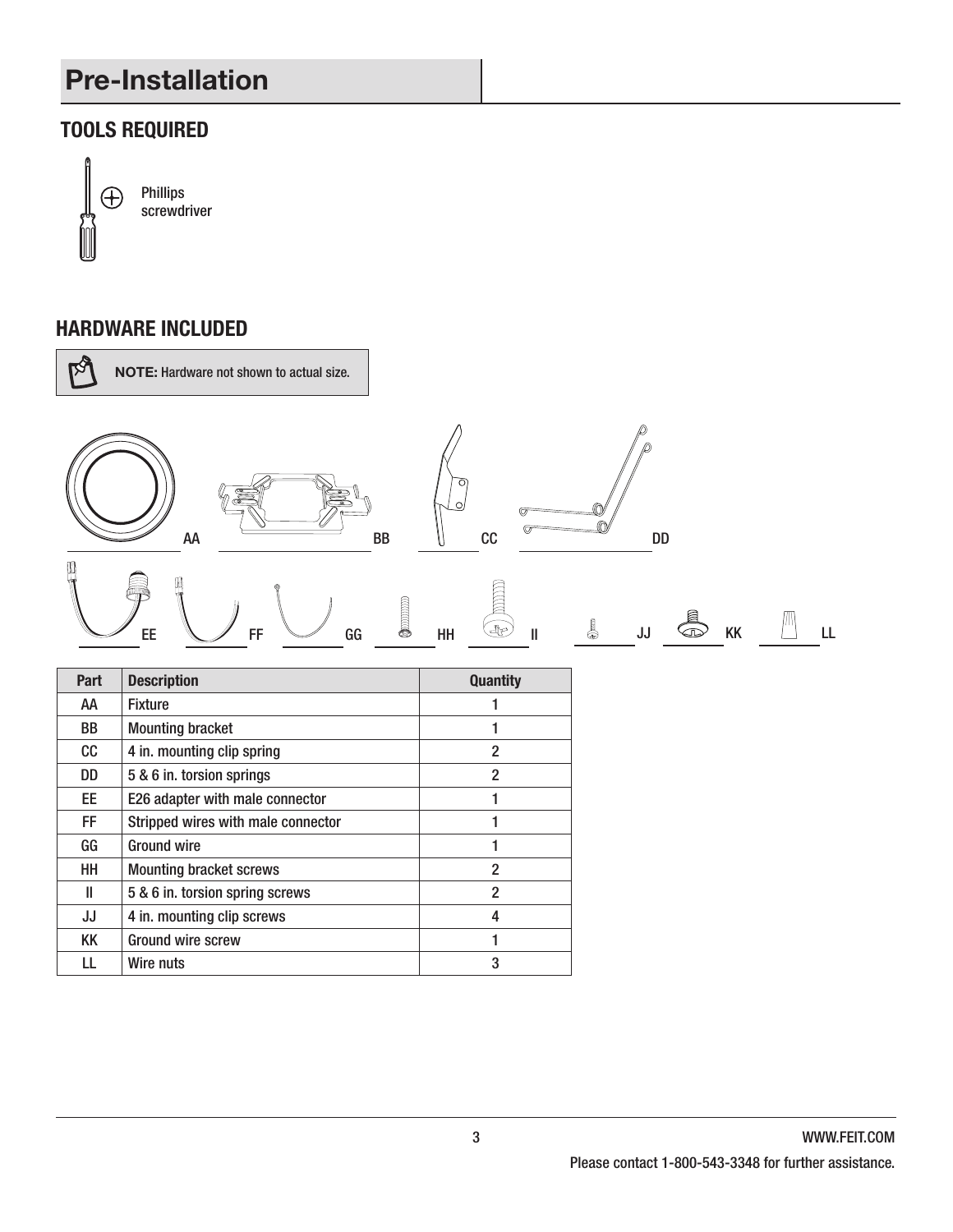# Turning off the power

- $\Box$  Turn the power OFF at the switch and fusebox or the circuit breaker.
- $\Box$  Remove the existing trim installed in the recessed housing.

#### **2** Choosing a color temperature

 $\Box$  Use the slide switch to choose a color temperature before installing. The settings are Soft White (SW), Bright White (BW) and Daylight (DL) or you can choose to adjust the color temperature from the wall switch (SWITCH) (See Fig.1).



# **Disconnecting and removing<br>components**

- □ Disconnect the E26 adapter (EE) (See Fig. 2).
- $\Box$  Remove the mounting bracket (BB) from the fixture (AA) (See Fig.3).
- $\Box$  Remove the 5 & 6 in. torsion springs (DD) from the mounting bracket (BB) (See Fig. 4).









- $\Box$  Install the 4 in. clip springs (CC) to the mounting bracket (BB) using the four clip spring screws (JJ) provided (See Fig. 5).
- $\Box$  Make sure the mounting bracket (BB) is installed with the label faced downwards (See Fig. 6).



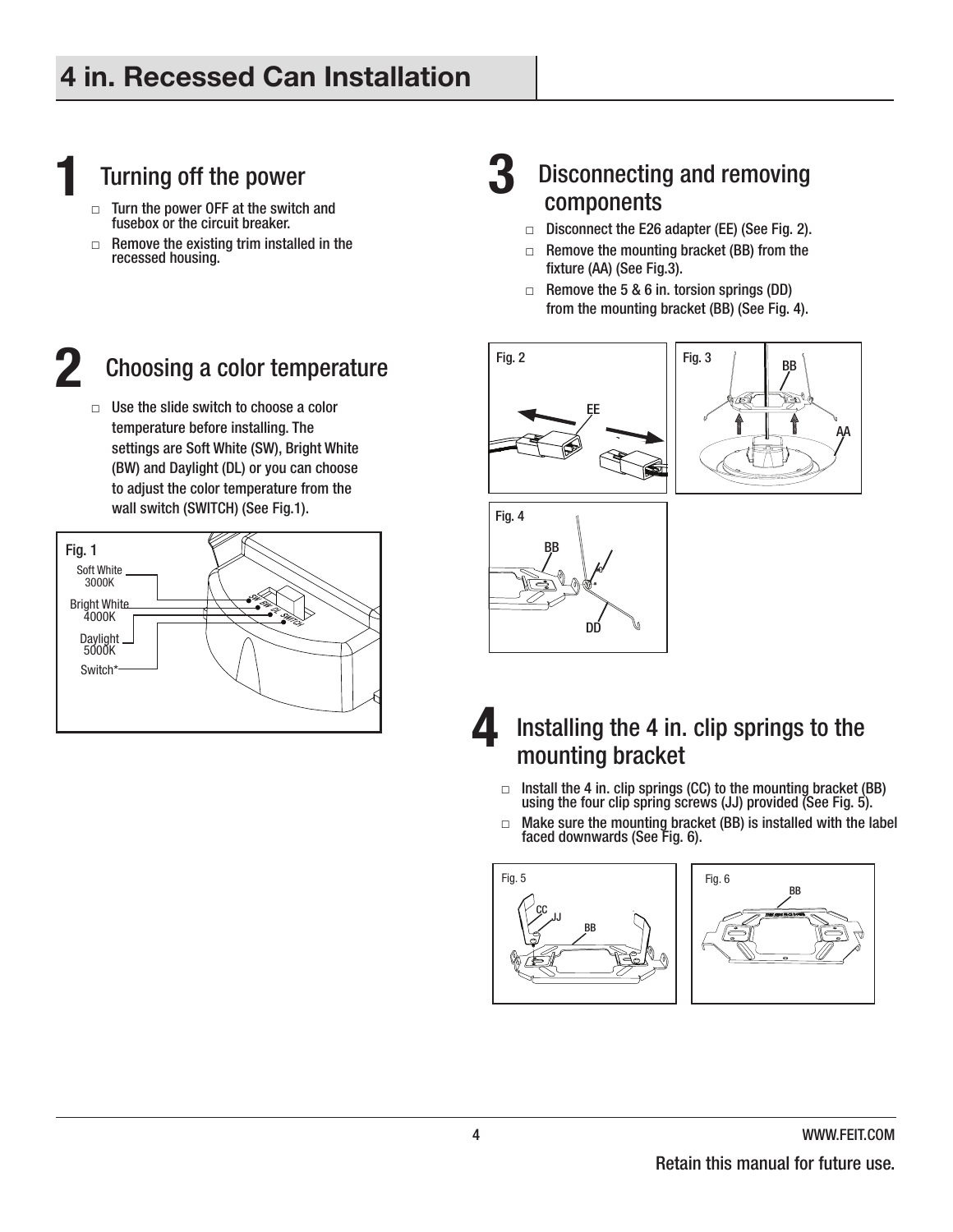

#### **5** Installing the adapter

 $\Box$  Install the E26 adapter (EE) into the socket (See Fig. 7).





## **6** Connecting the terminals

 $\Box$  Connect the two terminals together (See Fig. 8).





- $\Box$  Install the fixture back into the mounting bracket (BB).
- $\Box$  Gently push the fixture (AA) into the recessed housing (See Fig. 9).

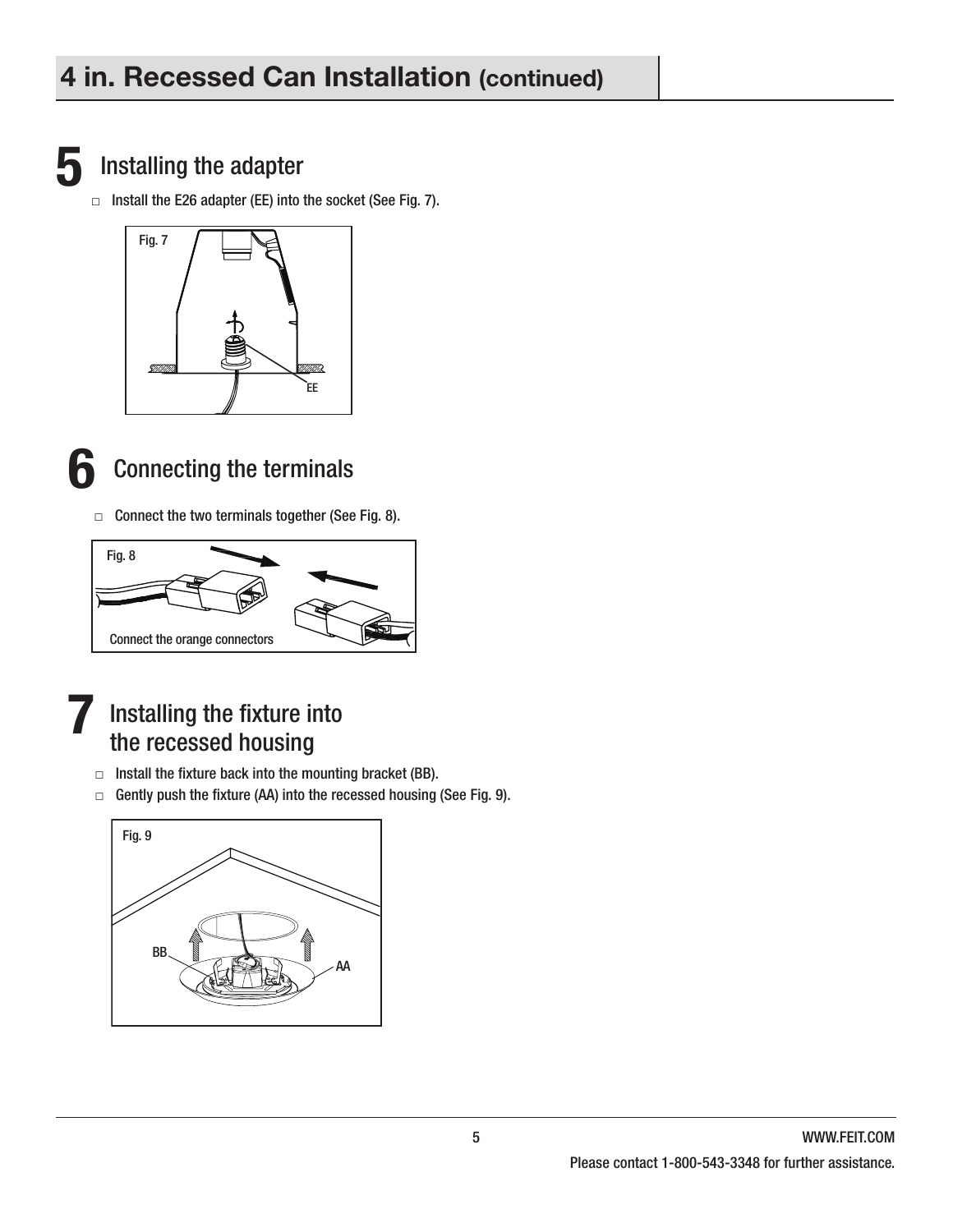# 5/6 in. Recessed Can Installation

# **1 11 Turning off the power** □ Turn the power OFF at the switch

- Turn the power OFF at the switch and fusebox or the circuit breaker.
- $\Box$  Remove the existing trim installed in the recessed housing.

### **2** Choosing a color temperature

 $\Box$  Use the slide switch to choose a color temperature before installing. The options are Soft White (SW), Bright White (BW), and Daylight (DL). You can also choose to adjust the color temperature from the wall switch (SWITCH) (See Fig.1).



# **4** Connecting the terminals

 $\Box$  Connect the two terminals together (See Fig. 3).



# **5** Adjusting the torsion springs

- $\Box$  Insert the torsion springs (DD) into fixture housing brackets.
- $\Box$  When installing trim into a 5 in. recessed housing, the torsion spring (DD) must be moved. Unscrew the torsion spring (DD) from the 6 in. position and move it to the 5 in. position on the mounting bracket (BB) (See Fig. 4).





#### **6** Installing the fixture into the recessed housing

 $\Box$  Gently push the fixture into the recessed housing (See Fig. 5).



### **3** Installing the adapter

 $\Box$  Install the E26 adapter (EE) into the socket (See Fig. 2).

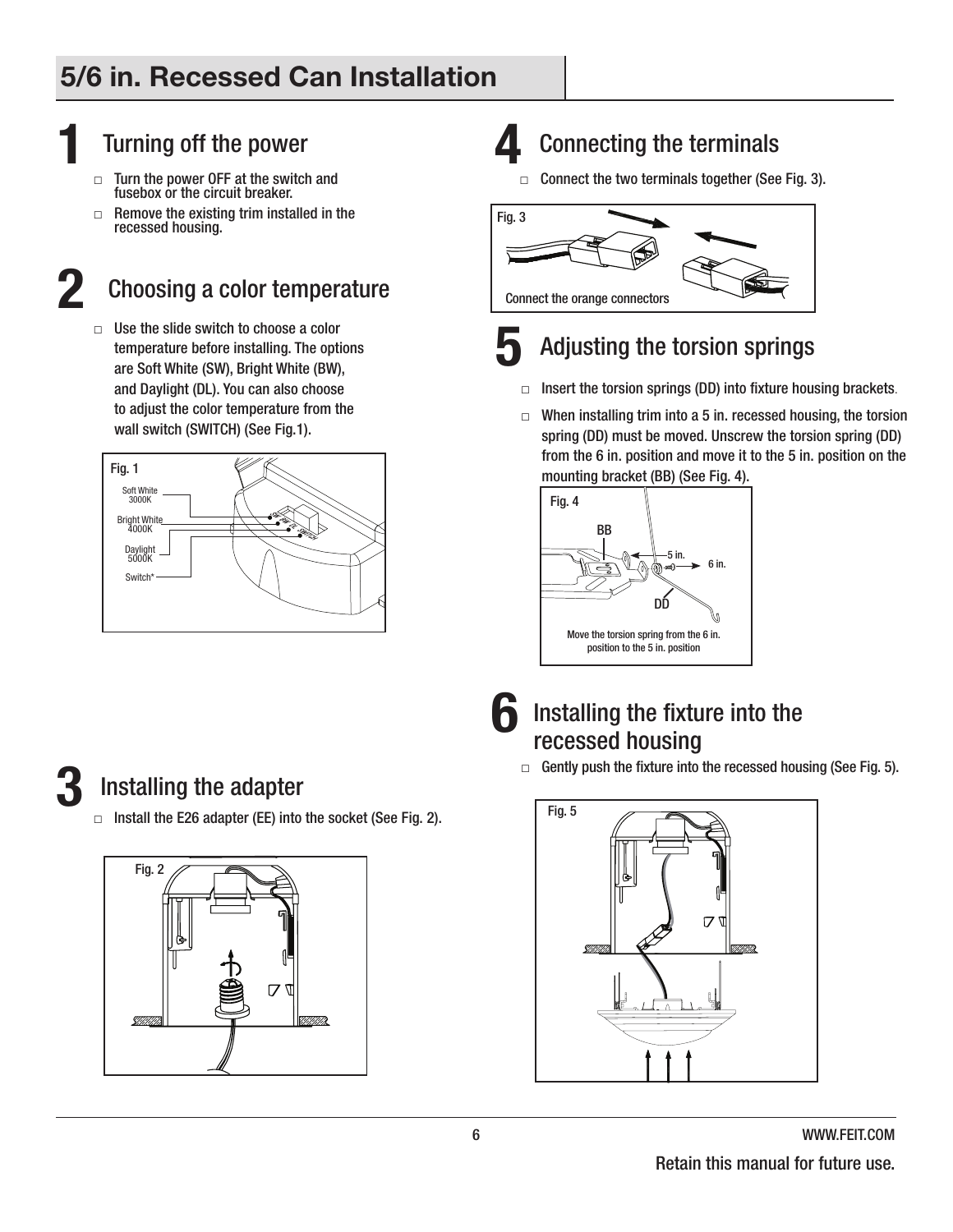# **1** Turning off the power

- Turn the power OFF at the switch and fusebox or the circuit breaker.
- $\Box$  Remove the existing trim installed in the recessed housing.

#### **2** Disconnecting and removing components

- □ Disconnect the E26 adapter (EE) (See Fig.1).
- $\Box$  Remove the mounting bracket (BB) from the fixture (AA) (See Fig.2).
- $\Box$  Remove 5 & 6 in. torsion springs (DD) from the mounting bracket (BB) (See Fig.3).







# **3** Connecting the wires

- $\Box$  Identify the wiring: (black line voltage, white neutral and green - ground)
- $\Box$  Connect the stripped wires with male connector (FF) to the two wires coming from the J-box (black - line voltage, white - neutral).
- □ Determine if the ground wire is inside the J-box. If not, then secure the ground wire (FF) provided to the mounting bracket (BB) (See Fig. 4).



#### **4** Choosing a color temperature

 $\Box$  Use the slide switch to choose a color temperature before installing. The choices are Soft White (SW), Bright White (BW), and Daylight (DL). You can also choose to adjust the color temperature from the wall switch (SWITCH) (See Fig. 5).

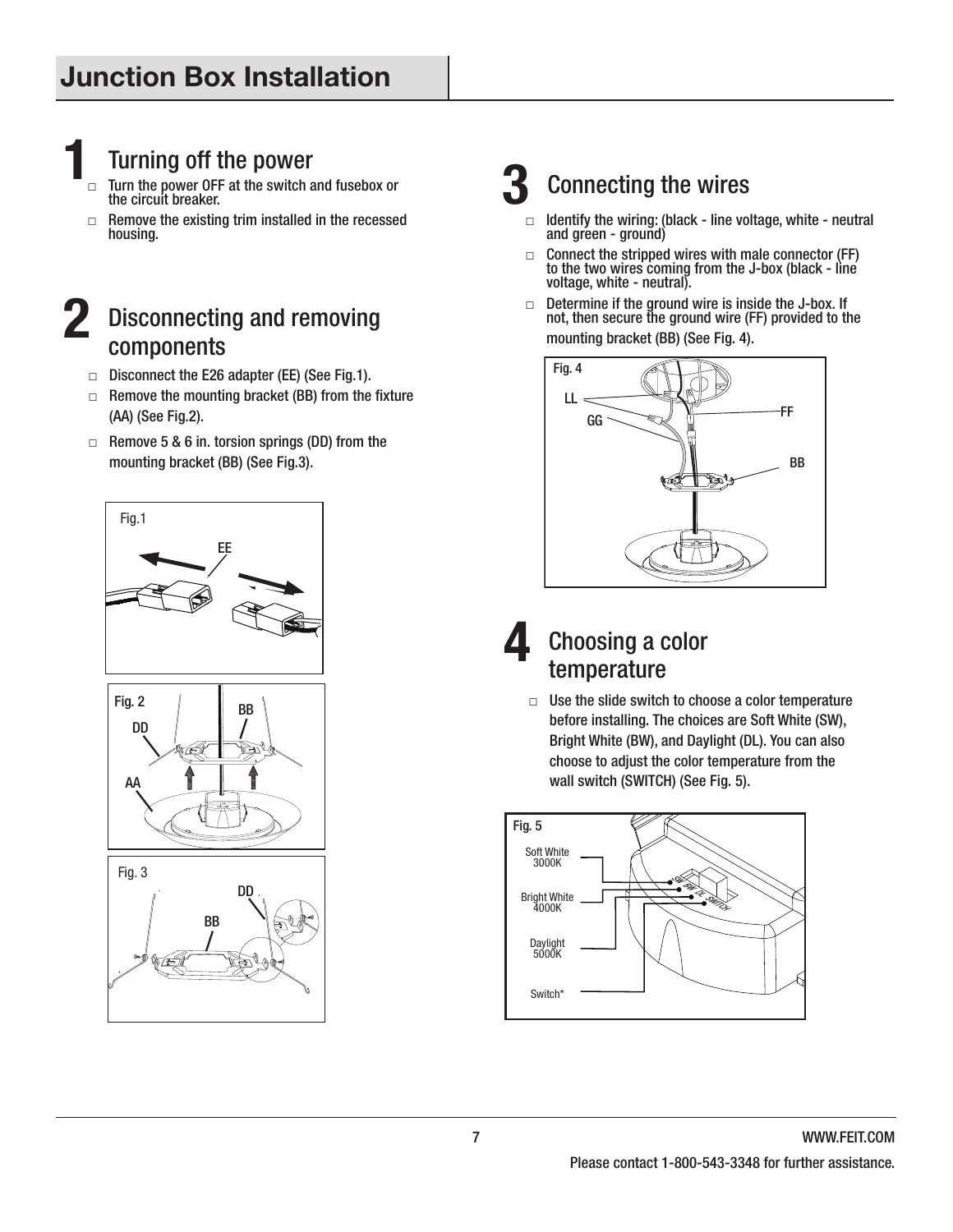### Junction Box Installation (continued)

### **5** Installing the mounting bracket to the junction box

- $\Box$  Install the mounting bracket (BB) to the J-box by inserting the two mounting bracket screws (HH) through the slots in the mounting bracket (BB).
- $\Box$  Make sure the mounting bracket (BB) is installed with the label faced downwards (See Fig. 6).



### **6** Connecting the terminals

 $\Box$  Connect the two terminals together (See Fig. 7).



#### **7** Installing the fixture to the mounting bracket

 $\Box$  Secure the fixture (AA) to the mounting bracket (BB) by pressing the fixture (AA) into the mounting bracket (BB) until the clips on the fixture engage together. Make sure the fixture is firmly locked into place (See Fig. 8).